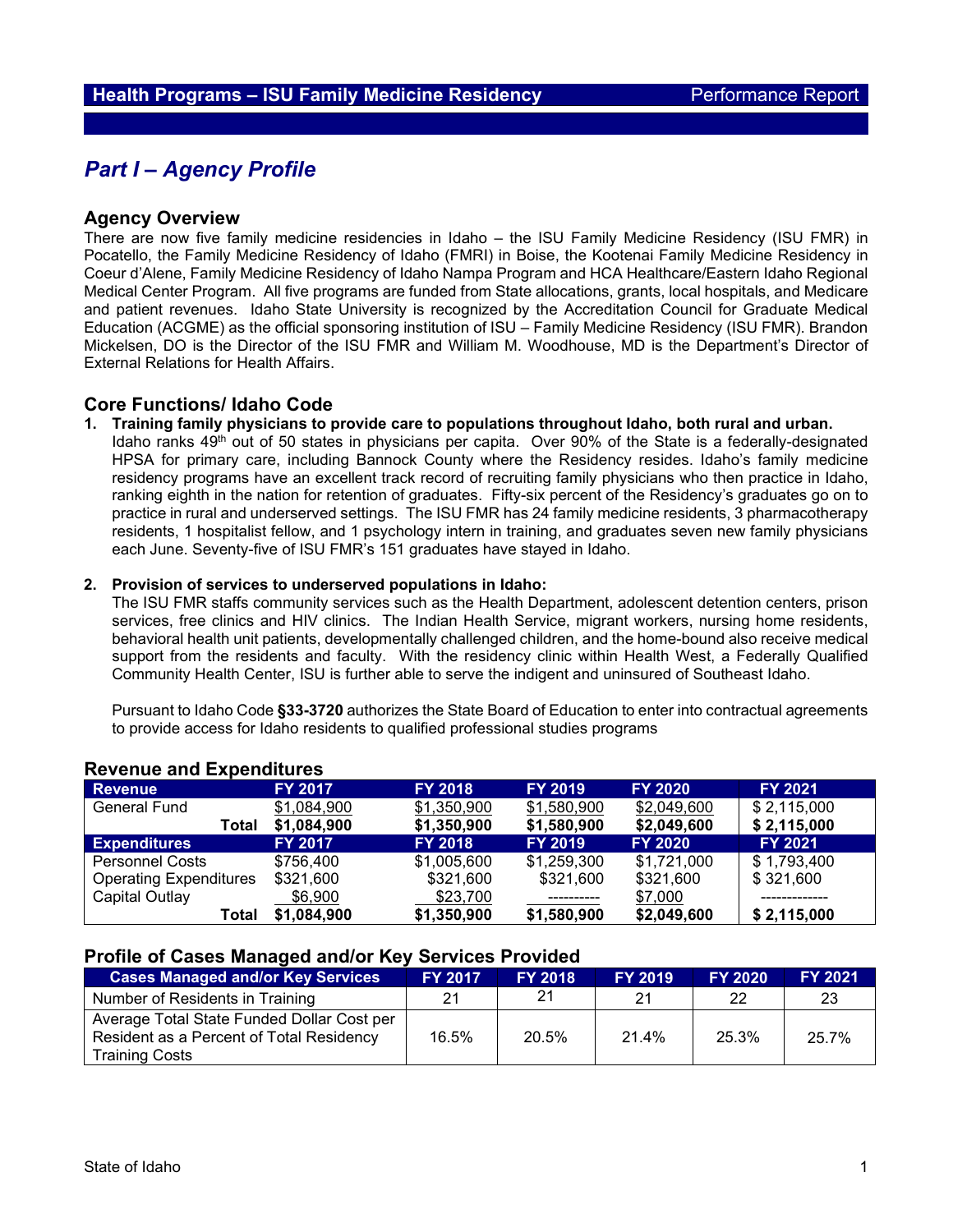# **Health Programs – ISU Family Medicine Residency** Performance Report

| <b>Cases Managed and/or Key Services</b>                                                                 | <b>FY 2017</b>                                 | <b>FY 2018</b>                                  | <b>FY 2019</b>                                  | <b>FY 2020</b>                                  | FY 2021                                         |
|----------------------------------------------------------------------------------------------------------|------------------------------------------------|-------------------------------------------------|-------------------------------------------------|-------------------------------------------------|-------------------------------------------------|
| Number of Health Profession Students<br>(non-physician) Receiving Clinical Training<br>at FMR Facilities | 1NP, 3PA,<br>3psychology,<br>9pharmacy<br>(16) | 1NP. 1PA.<br>3psychology,<br>18pharmacy<br>(23) | 1NP. 2PA.<br>3psychology,<br>20pharmacy<br>(26) | 1NP. 2PA.<br>3psychology,<br>27pharmacy<br>(33) | 1NP, 2PA,<br>2psychology,<br>27pharmacy<br>(32) |
| Percentage of Physician Residents<br>Graduating <sup>1</sup>                                             | 100%                                           | $100\%$                                         | $100\%$                                         | $100\%$                                         | 100%                                            |
| Percentage of Graduates Successfully<br>Completing Board Examination <sup>1</sup>                        | 100%                                           | 100%                                            | 100%                                            | 100%                                            | 100%                                            |

#### Dollar Cost per resident

The national estimated dollar cost per Family Medicine resident trained is \$180,000 per year. Pending the approved increase in the allocation of state dollars in the 10 year GME plan the amount received from the State for the ISU FMR is \$40,000 per resident for 24 residents or \$960,000 per year. The ISU FMR is housed in the ISU Department of Family Medicine (ISU DFM). The ISU DFM is a multidisciplinary academic health professions clinical training unit. The ISU DFM provides clinical training for the ISU Pharmacotherapy program, the ISU Psychology Internship, the ISU DFM Quality Improvement Program, PA and FNP Clinician Services, Undergraduate Medical Student rotations and PA and FNP student experiences. The ISU DFM also houses the Division of Clinical Research, the planned collaborative ISU/University of Utah Psychiatry Program and the local Transition of Care Program. These nine programs account for the remaining component of the \$2,115,000 state allocation.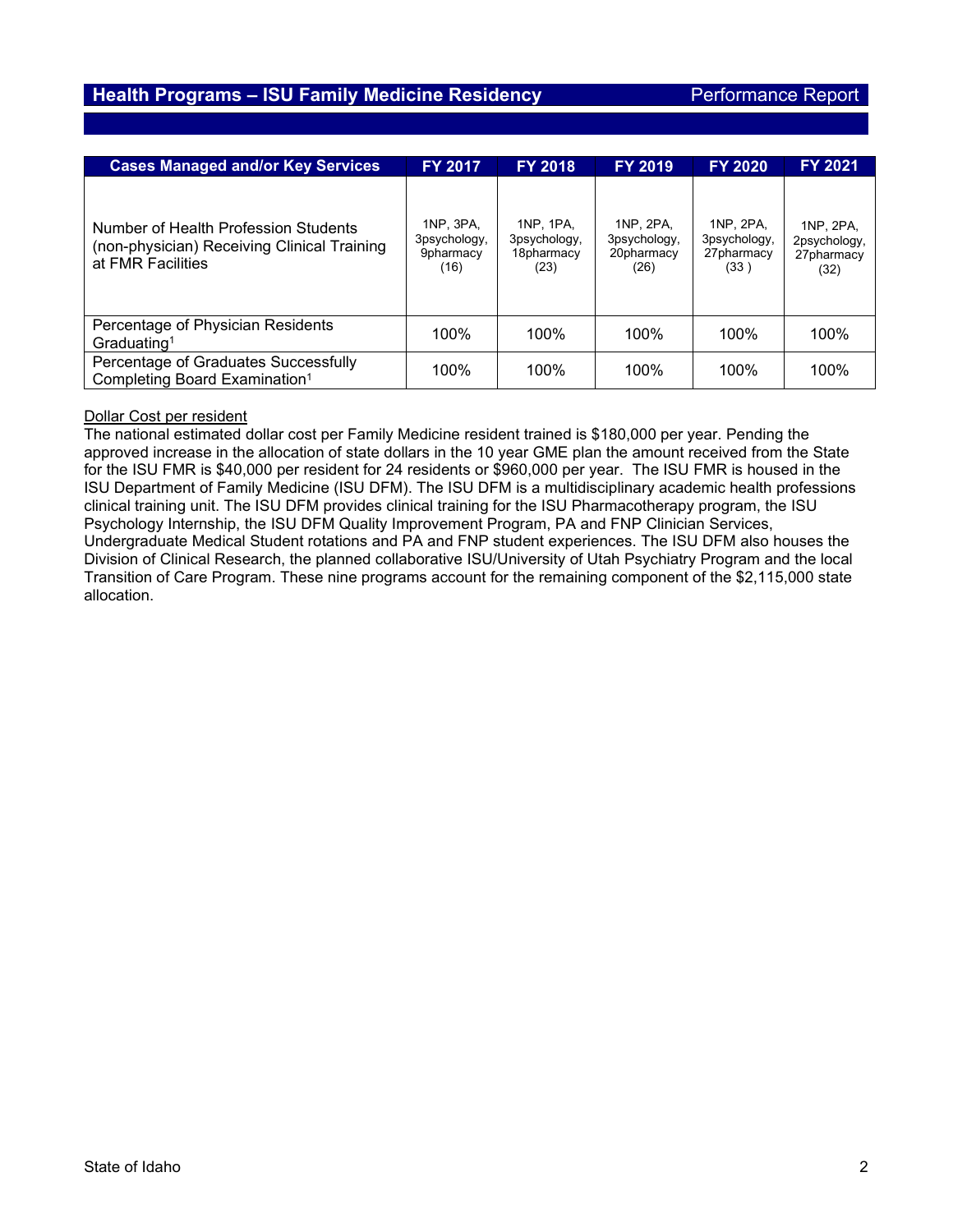# *Part II – Performance Measures*

| <b>Performance Measure</b> |                                                                                              |        | <b>FY 2018</b> | FY 2019        | <b>FY 2020</b> | FY 2021   | <b>FY 2022</b>                        |
|----------------------------|----------------------------------------------------------------------------------------------|--------|----------------|----------------|----------------|-----------|---------------------------------------|
| 1.                         | By the end of FY 2021, the                                                                   | actual | Not Avail.     | Not Avail.     | Not Avail.     | Completed |                                       |
|                            | clinic site is identified.                                                                   | target |                |                |                |           | Complete<br>(Benchmark<br>2021        |
| 2.                         | By the end of FY 2022,                                                                       |        | $\mathbf{0}$   | $\overline{0}$ | Not Avail.     | 0%        |                                       |
|                            | 10% past graduates are<br>donors                                                             | target |                |                |                |           | 10%<br>(Benchmark<br>2022)            |
| 3.                         | By the end of FY 2023, 5                                                                     | actual | $\mathbf 0$    | $\mathbf 0$    | Not Avail.     | 0%        |                                       |
|                            | new non-graduate donors<br>are identified                                                    | target |                |                |                |           | 5<br>(Benchmark<br>2023)              |
| 4.                         | By the end of FY 2023,                                                                       | actual | Not Avail.     | Not Avail.     | 66%            | 66%       |                                       |
|                            | 80% of employees report<br>feeling "satisfied"                                               | target |                |                |                |           | 80%<br>(Benchmark<br>2023)            |
| 5.                         | By the end of FY 2023, the                                                                   | actual | Not Avail.     | Not Avail.     | 4%             | $0\%$     |                                       |
|                            | Department reduces by<br>25%, 5 year avg.<br>employee turnover                               | target |                |                |                |           | 3%<br>(Benchmark<br>2023)             |
|                            |                                                                                              | actual | Not Avail.     | Not Avail.     | 60%            | 100%      |                                       |
| 6.                         | By the end of FY 2023, all<br>programs have adequate,<br>dedicated support                   | target |                |                |                |           | 100%<br>(Benchmark<br>2023)           |
| 7.                         | By the end of FY 2025,                                                                       | actual | Not Avail.     | Not Avail.     | 24% (86)       | 28% (102) |                                       |
|                            | improve by 50% learner<br>diversity that reflects<br>community diversity                     | target |                |                |                |           | 361<br>(Benchmark<br>2025)            |
| 8.                         | By the end of FY 2025,                                                                       | actual | Not Avail.     | Not Avail.     | 20%            | 20%       |                                       |
|                            | increase by 50% learners<br>and employees feeling that<br>there is a culture of<br>diversity | target |                |                |                |           | 30%<br>(Benchmark<br>2025)            |
| 9.                         | By the end of FY 2021,                                                                       | actual | Not Avail.     | Not Avail.     | $\overline{c}$ | 4         |                                       |
|                            | establish new contacts in<br>graduate medical<br>education in eastern Idaho                  | target |                |                |                |           | $\overline{4}$<br>(Benchmark<br>2021) |
|                            | 10. By the end of FY2022, in                                                                 | actual | Not Avail.     | Not Avail.     | 25%            | 25%       |                                       |
| force                      | collaboration with Portneuf<br>Medical Center establish a<br>medical education task          | target |                |                |                |           | 100%<br>(Benchmark<br>2022)           |

# **Performance Measure Explanatory Notes**

<sup>1.</sup> This is a new benchmark and not previously tracked. This is a significant achievement toward accomplishing Goal 1.